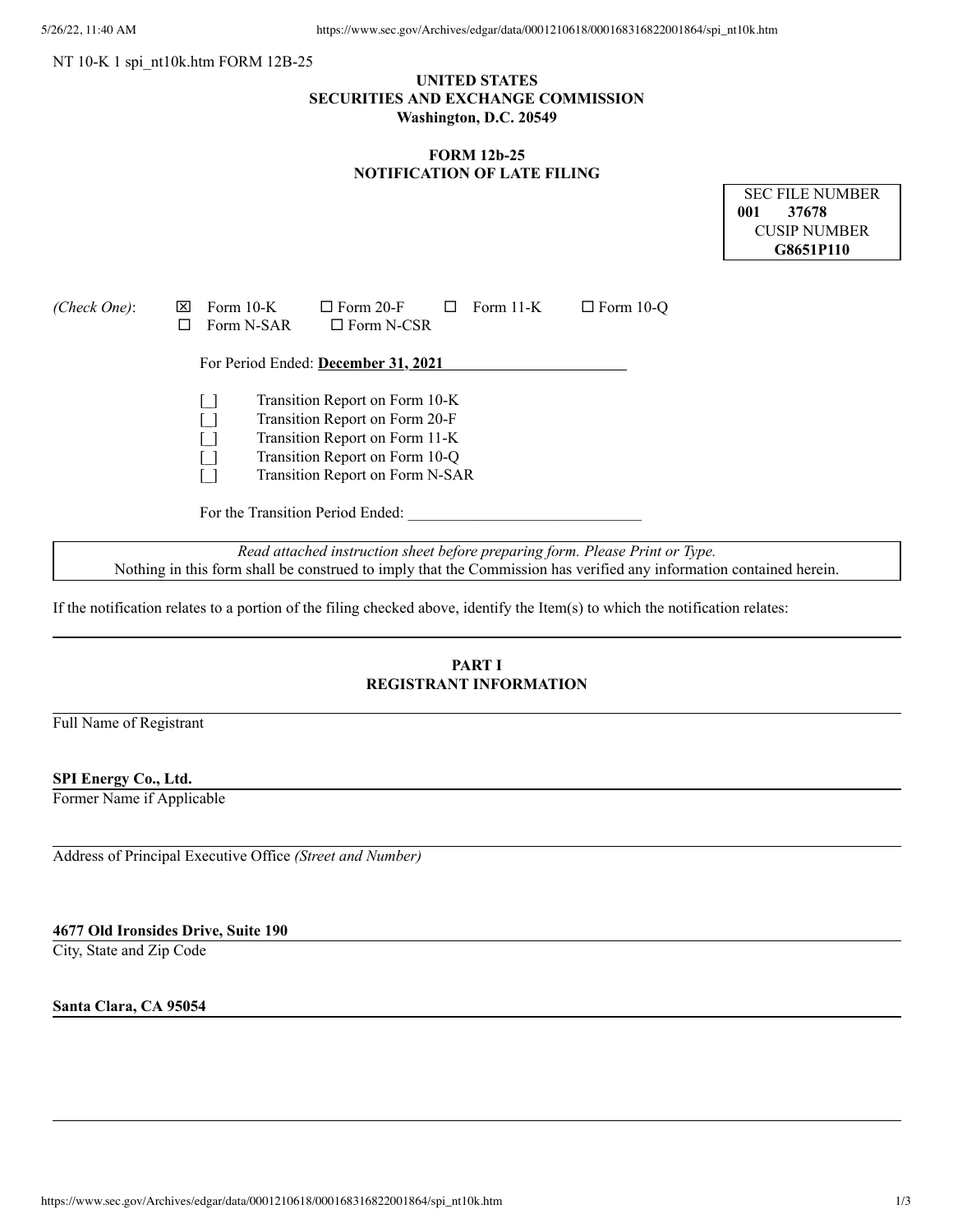$\boxtimes$ 

## **PART II RULES 12b-25(b) AND (c)**

If the subject report could not be filed without unreasonable effort or expense and the registrant seeks relief pursuant to Rule 12b-25(b), the following should be completed. (Check box if appropriate)

- (a) The reasons described in reasonable detail in Part III of this form could not be eliminated without unreasonable effort or expense;
- (b) The subject annual report, semi-annual report, transition report on Form 10-K, Form 20-F, 11-K, Form N-SAR or From N-CSR, or portion thereof, will be filed on or before the fifteenth calendar day following the prescribed due date; or the subject quarterly report of transition report on Form 10-Q, or portion thereof will be filed on or before the fifth calendar day following the prescribed due date; and
	- (c) The accountant's statement or other exhibit required by Rule 12b-25(c) has been attached if applicable.

# **PART III NARRATIVE**

State below in reasonable detail the reasons why Forms 10-K, 20-F, 11-K, 10-Q, N-SAR, N-CSR, or the transition report or portion thereof, could not be filed within the prescribed time period.

The Annual Report on Form 10-K of SPI Energy Co., Ltd. (the "Company") could not be filed within the prescribed time period due to the fact that the Company was unable to finalize its financial results without unreasonable expense or effort. As a result, the Company could not solicit and obtain the necessary review of the Form 10-K in a timely fashion prior to the due date of the report.

## **PART IV OTHER INFORMATION**

| (1) | Name and telephone number of person to contact in regard to this notification                                                                                                                                                                                                                                                                 |             |                    |     |  |  |  |
|-----|-----------------------------------------------------------------------------------------------------------------------------------------------------------------------------------------------------------------------------------------------------------------------------------------------------------------------------------------------|-------------|--------------------|-----|--|--|--|
|     | Xiaofeng Peng                                                                                                                                                                                                                                                                                                                                 | 408         | 919-8000           |     |  |  |  |
|     | (Name)                                                                                                                                                                                                                                                                                                                                        | (Area Code) | (Telephone Number) |     |  |  |  |
| (2) | Have all other periodic reports required under Section 13 or 15(d) of the Securities Exchange Act of 1934<br>or Section 30 of the Investment Company Act of 1940 during the preceding 12 months (or for such<br>shorter) period that the registrant was required to file such reports) been filed? If answer is no, identify<br>$report(s)$ . |             | Yes.<br>×          | No. |  |  |  |
| (3) | Is it anticipated that any significant change in results of operations from the corresponding period for the<br>last fiscal year will be reflected by the earnings statements to be included in the subject report or portion<br>thereof?<br>$Yes \times$<br>No.<br>$\Box$                                                                    |             |                    |     |  |  |  |
|     | If so, attach an explanation of the anticipated change, both narratively and quantitatively, and, if                                                                                                                                                                                                                                          |             |                    |     |  |  |  |

appropriate, state the reasons why a reasonable estimate of the results cannot be made.

2